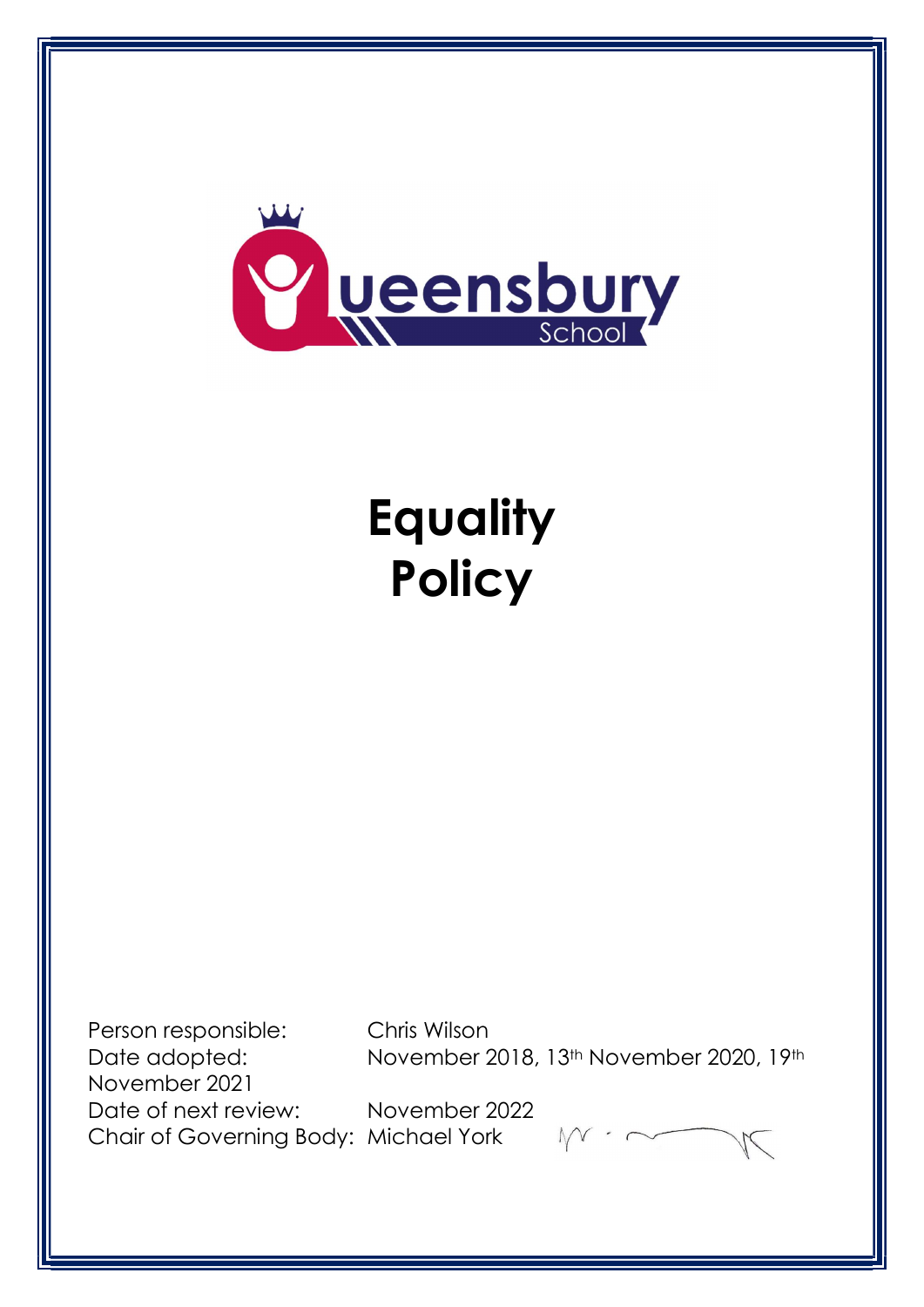# Queensbury School Equality Policy

'At Queensbury School & Sixth Form, we work together to create a safe, stable, happy, hardworking community where everyone matters and diversity is embraced with tolerance and respect.

Students are equipped with the skills and knowledge needed to reach, and where possible, exceed their goals.

Our students develop their independence in order to become motivated, functional and confident citizens.'

#### Our Mission Statement

Queensbury School is committed to promoting equality for all. We believe that diversity is a strength, which should be respected and celebrated by all those who learn at, teach at and visit our school.

We recognise that the school must take positive action to prohibit all forms of discrimination that is unlawful under the Equality Act 2010. The Equality Act 2010 requires us to publish information that demonstrates that we have due regard for the need to:

- Eliminate unlawful discrimination, harassment, victimisation and any other conduct prohibited by the Equality Act 2010
- Advance equality of opportunity between people who share a protected characteristic and people who do not share it
- Foster good relations between people who share a protected characteristic and people who do not share it.

 All students at Queensbury School have a Statement of Special Educational Needs and this policy reflects the response of the Governing Body in it's duties to promote equality of opportunity for all students, staff, parents, carers and the wider community who have an interest in Queensbury School's mission.

Queensbury School is committed to safeguarding and promoting the welfare of children and young people and expects all its Staff and visitors to share this commitment.

# The Definition of Disability

A person has a disability if he or she has 'a physical or mental impairment which has a substantial and long-term adverse effect on his or her ability to carry out normal day-to-day activities'.

This definition includes a wide range of impairments, including hidden impairments such as Dyslexia, Autism, Speech and Language impairments and Attention Deficit Hyperactivity Disorder. These are all likely to amount to a disability, but only if the effect on the person's ability to carry out normal day-to-day activities is substantial and long-term.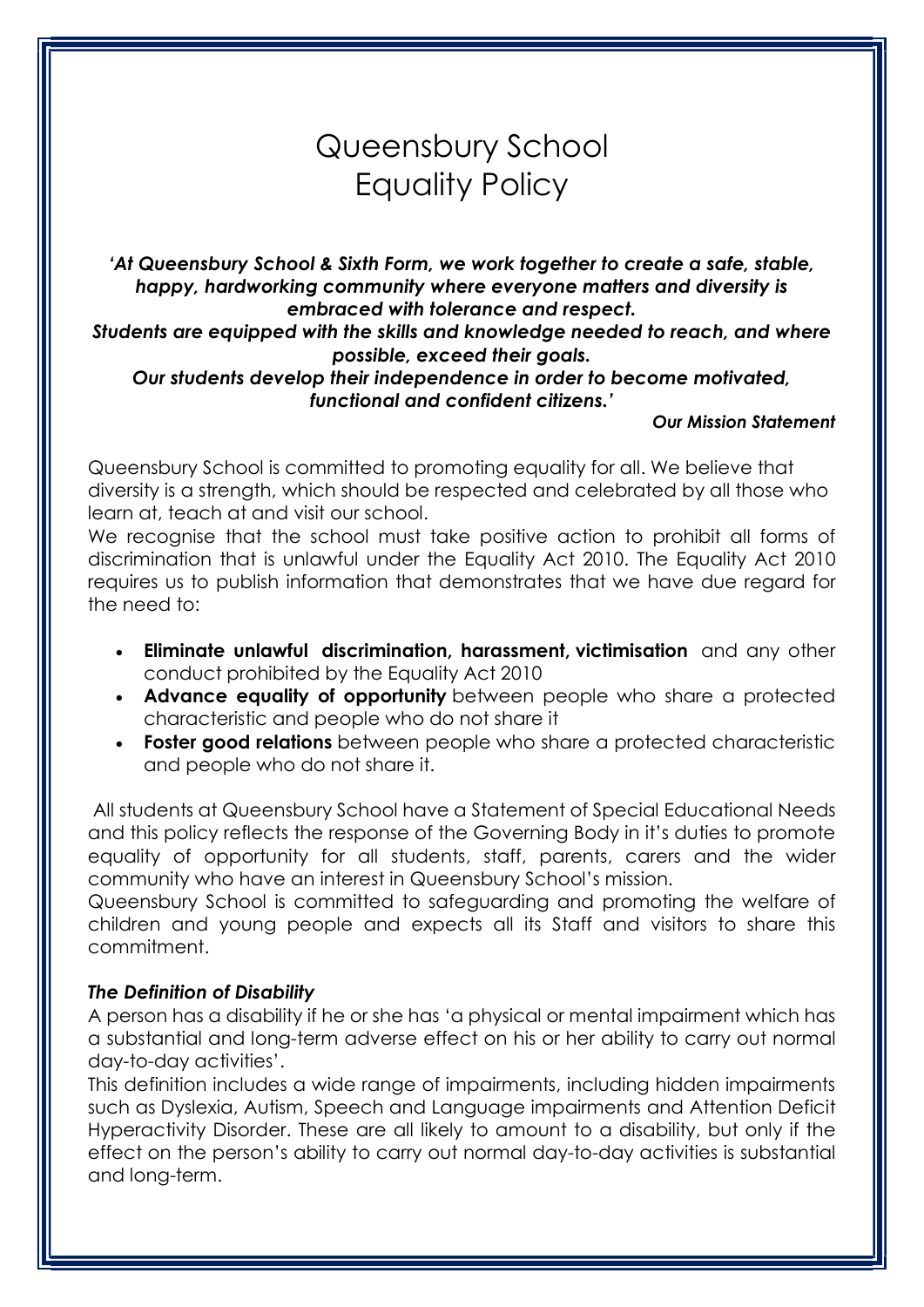#### The Equality Duty

The Equality Act 2010 replaced all existing equality legislation such as the Race Relations Act, Disability Discrimination Act and Sex Discrimination Act. The Equality Act consolidates all legislation. The Governing Body of Queensbury School will ensure that there will be no discrimination, harassment or victimization of a student or potential student because of their race, sex, disability, religion or belief, or sexual orientation, in accordance with the 'protected characteristics' in the Equality Act.

#### Public Sector Equality Duty Statement

In fulfilling our legal obligations, we are led by the principles that all learners are of equal value. We recognise and respect difference. We foster positive attitudes and relationships, and a shared sense of cohesion and belonging. We observe good equalities practice in staff recruitment, retention and development. We aim to reduce and remove inequalities and any barriers that already exist.

Queensbury School is committed to equality both as an employer and as an education provider:

- We believe that diversity is a strength which should be respected and celebrated by all. We are committed to ensuring equality of education and opportunity for all students.
- We do our best to ensure that everyone is treated fairly and with respect.
- We actively ensure that our school is a safe, secure and stimulating place for everyone.
- We recognise that people have different needs and we understand that treating people equally does not always mean treating them exactly the same.
- We recognise that for some students extra support is needed to help them achieve and be successful.
- We ensure that people from different groups are consulted and involved in our decisions through talking to students, the School Council, parents/carers, staff and other stakeholders.
- We actively aim to make sure that nobody experiences harassment, less favourable treatment or discrimination because of their age, any disability they may have, their ethnicity, national origin, their gender, their gender identity or reassignment, their marital or civil partnership status, being pregnant or having recently had a baby, their religion or beliefs, their sexual identity or orientation.

The school aims to ensure the following key principles:

- All learners are of equal value
- We recognise and respect difference
- We foster positive attitudes and relationships and a shared sense of cohesion and belonging.
- We observe good equalities practice in staff recruitment, retention and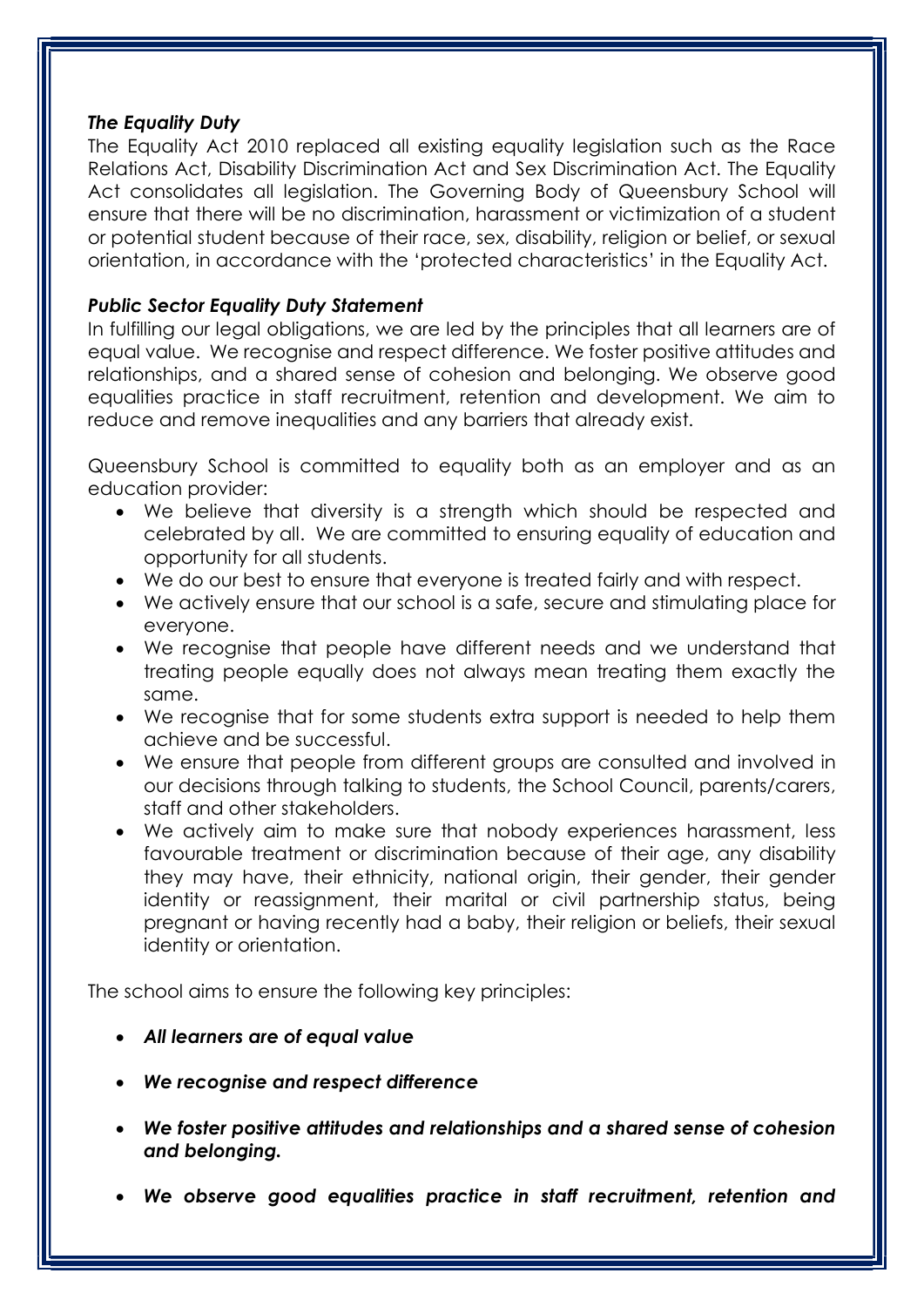#### development.

- We aim to reduce and remove inequalities and barriers that already exist.
- We have the highest expectations of all our children.

# Unlawful discrimination

The school will ensure that discrimination is prohibited in:

- The selection and promotion arrangements for staff; (Recruitment website is used for all appointments, Senior Leadership Team and Admin Staff have received Safer Recruitment Training)
- Staff conditions of service:
- Staff training;
- The arrangements for determining students admissions;
- The terms on which admissions are offered;
- Refusing or deliberately omitting to accept an admission application;
- Provision of education or associated services (including educational visits and extra-curricular activities);
- Exclusions:
- Victimisation and harassment;
- Failing to take steps to ensure that students with a disability are not placed at a substantial disadvantage in comparison with all other students in the arrangements for determining admission to school and in relation to the provision of education and associated services. However, alterations to buildings and the provision of auxiliary aids and services are not required under this law.

# Our Students

The school values the full range of its students and seeks to ensure that its practices are fully inclusive. While bearing in mind the interests of all our students every effort will be made to ensure that:

A) 'reasonable adjustments' are made to accommodate students with a Disability

B) Students are not discriminated against as a result of belonging to an equality group.

# Policy Aims

# With Regards To Our Students

All students at Queensbury School have a Statement of Educational needs. As such, the school aims to continue to enable each student to fulfil his or her potential, within an educational programme that has the development of the whole person at it's core.

In all teaching and learning activities a full range of teaching and learning styles and strategies will continue to be employed to ensure that no student is excluded from learning and that all needs are catered for. All students follow the National Curriculum - which is modified and differentiated to suit the abilities of all students.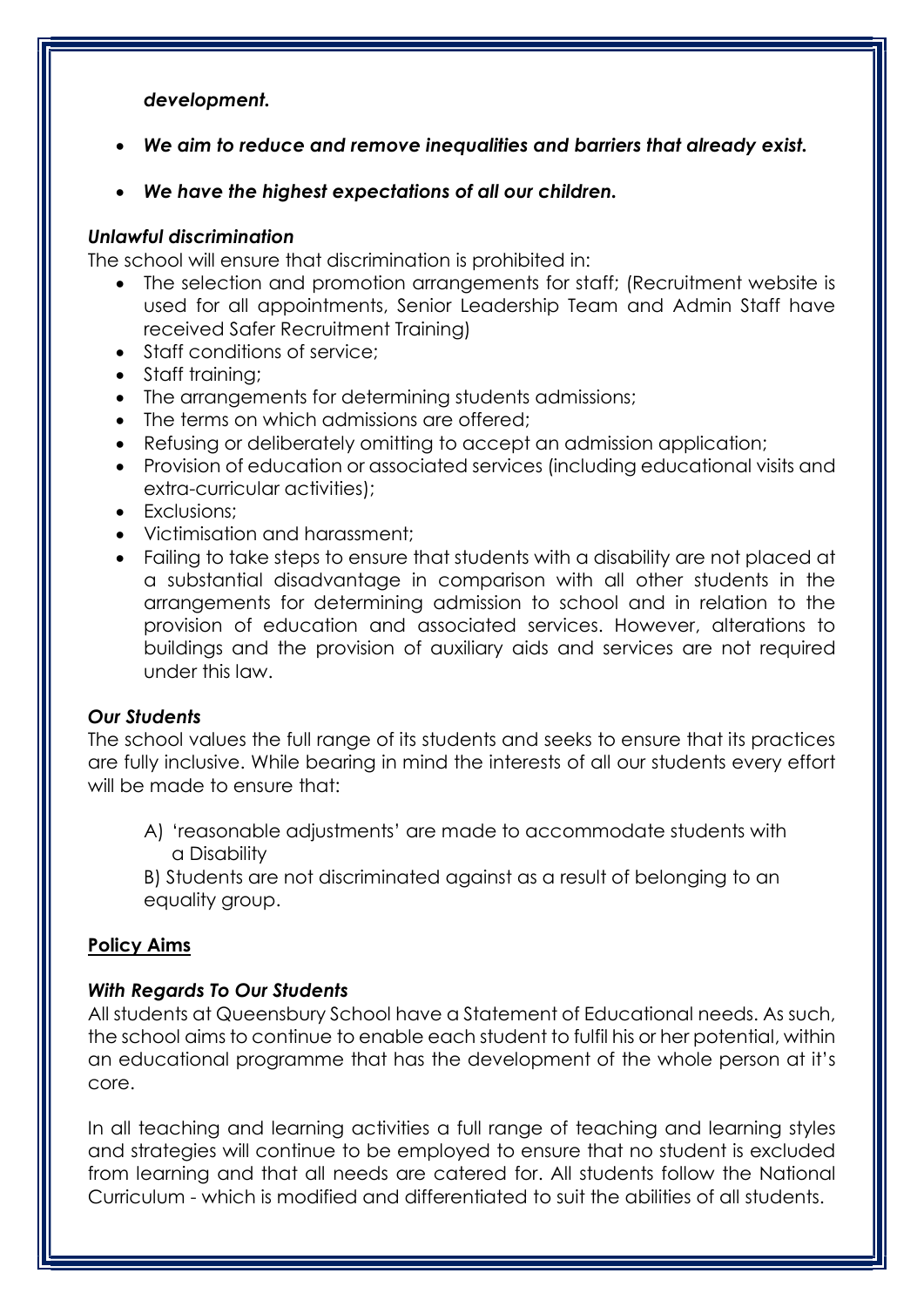Teaching staff are given specialist training and the school employs the services of many external agencies for support and advice regarding the learning needs of students; ie, Speech & Language Therapy, Hearing & Visual Impairment, Dyslexia, Dyscalculia, EAL, CAHMS, ISB and Educational Psychologist.

The school assessment system – Classroom Monitor - tracks the attainment of all cohorts of students. Staff set challenging but realistic individual subject attainment targets for students for the year and Key Stage. Progress is then reviewed termly and Intervention Strategies implemented as and when necessary.

The school aims to fulfil the requirements of the Equality act 2010 to make 'reasonable adjustments' for all students, staff and visitors with disabilities, to enable them to have access as far as is reasonably practicable to the school premises, facilities, curriculum and associated services.

#### With Regards To Staff

The school aims, within the constraints of resources available, to ensure that no member of staff with disabilities is less favourably treated in the school's procedures and practices in respect of recruitment, performance management, promotion, staff development, teaching environment and access to the premises.

The development needs of staff with a disability will be discussed with that member of staff and their line manager on a regular basis.

Within the constraints of financial resources the school aims to make adjustments to the premises to enable the member of staff to carry out their duties effectively.

# With Regards To Premises

The school recognises that through the provisions of SENDDA it is not required to provide 'auxiliary aids'; ie, special equipment or additional personal support; nor make physical alterations to the buildings; ie, providing lifts.

However, to meet its obligations, the school ensures that the needs of all students, staff, parents/carers and visitors with a disability are fully considered in any strategic planning for the development of the school buildings. This has so far included refurbishments to Staff toilets, the Staff Room, student toilets, the 6th Form building including toilets and a disabled toilet with shower facilities.

The school bears in mind Health & Safety requirements and the interests of all our students in all above considerations.

# With Regards To Harassment

The school values each member of staff for their contribution to the school and will seek to ensure that as far as is reasonably practicable no member of staff is disadvantaged by reason of his or her disability or being a member of an equality group.